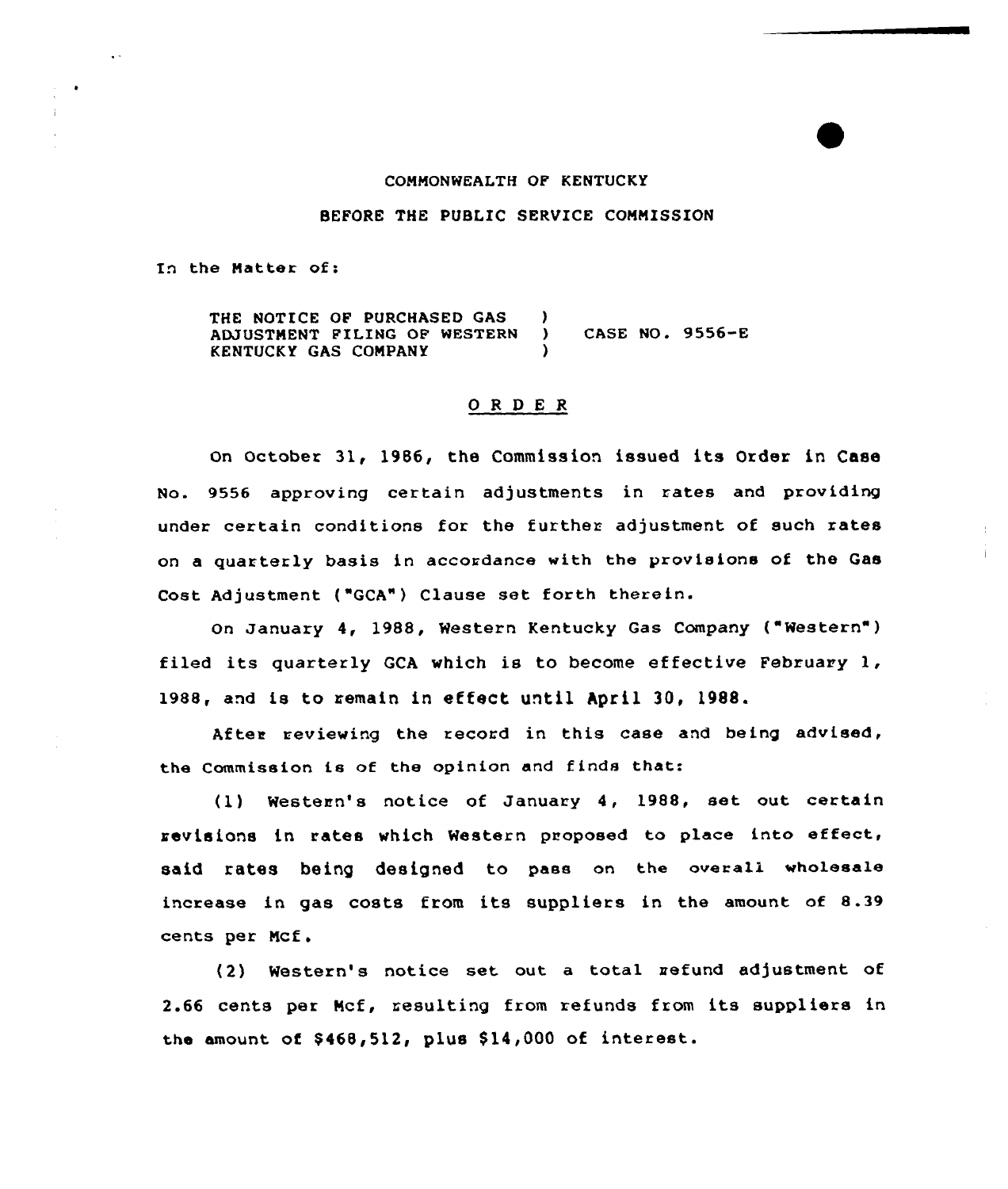(3) Western's notice set out an actual adjustment of 4.78 cents per Mcf to return previous overcollections to its customers.

(4) Because the actual adjustment has not been in effect for four quarters, there is no balance adjustment.

(5) Western proposed <sup>a</sup> GCA, oe <sup>a</sup> decrease from its Base Cost of Gas Component, of 26.63 cents per Ncf. This decrease represents the combined effect of the supplier increase, the refund adjustment and the actual adjustment.

(6) Western's adjustments in ~ates under the provisions approved by the Commission in its Order in Case No, 9556, dated October 31, 1986, are fair, just, and reasonable and in the public interest and should be effective with gas supplied on and after February l, 1988.

(7) Given the changing market conditions in the natural gas industry and the increasing volumes of spot market purchases as opposed to purchases from traditional pipeline suppliers, the Commission will, now and in the future, require that each Class <sup>A</sup> Local Distribution Company file more comprehensive information as back-up for their actual adjustments. Therefore, Western should provide back-up information for all figures contained in Exhibit D, Pages <sup>1</sup> of <sup>2</sup> and <sup>2</sup> of 2.

IT IS THEREFORE ORDERED that:

(1) The rates in the Appendix to this Order be and they hereby are authorized effective with gas supplied on and after February 1, 1988.

(2) The GCA shall be (26.63) cents per Ncf effective with final meter readings on and after February 1, 1988.

 $-2-$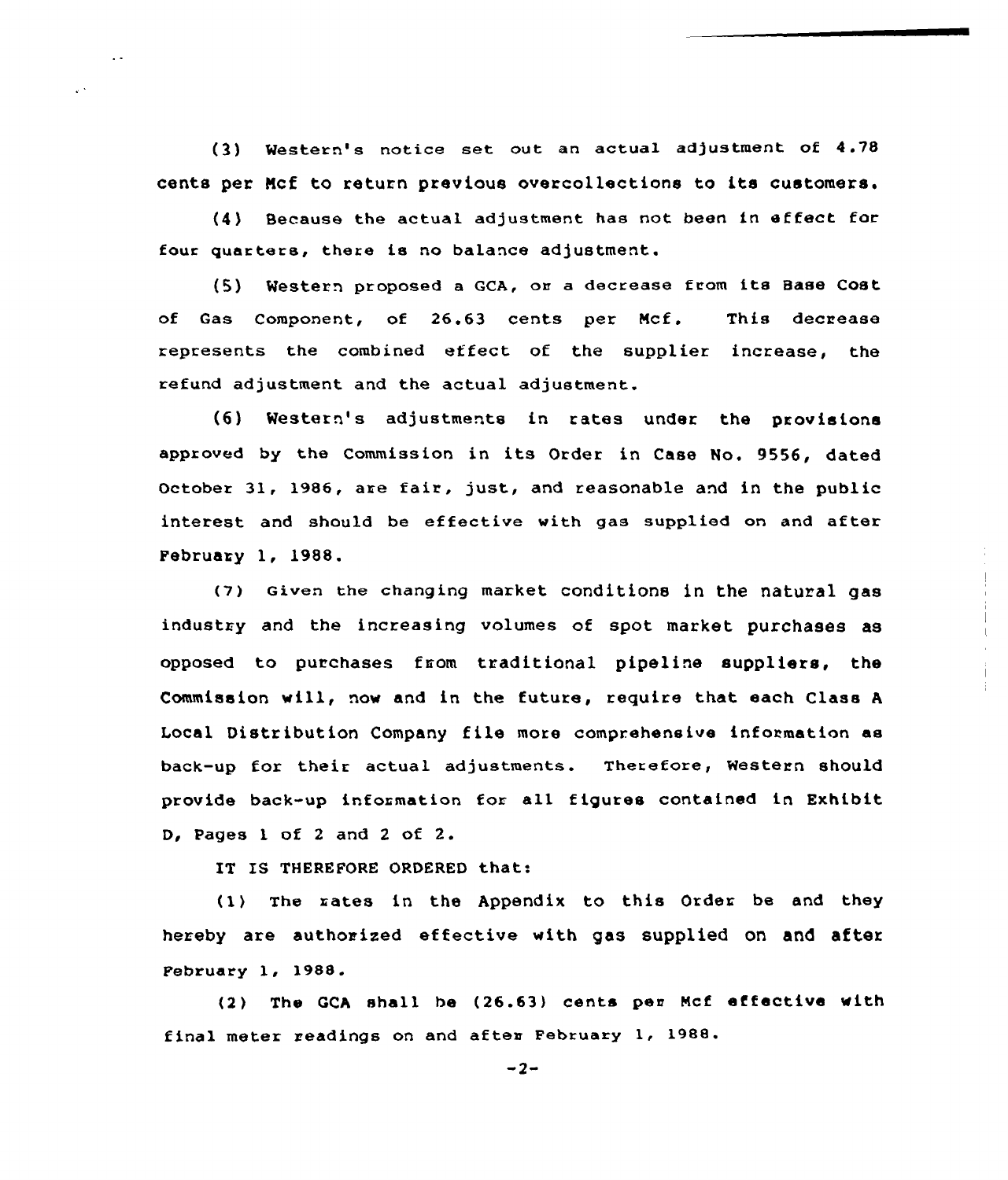(3) Within 30 days of the date of this Order Western shall file with this Commission its revised tariffs setting out the rates authorized herein.

(4) Within 10 days of the date of this Order Western shall file the information requested herein.

(5) Western shall file the information requested herein in each future GCA filing.

Done at Frankfort, Kentucky, this 29th day of January, 1988.

PUBLIC SERVICE CONNISSION

tuhned .

Vice Chairma

Walkand om Missione

ATTEST:

 $\frac{1}{2}$ 

Executive Director